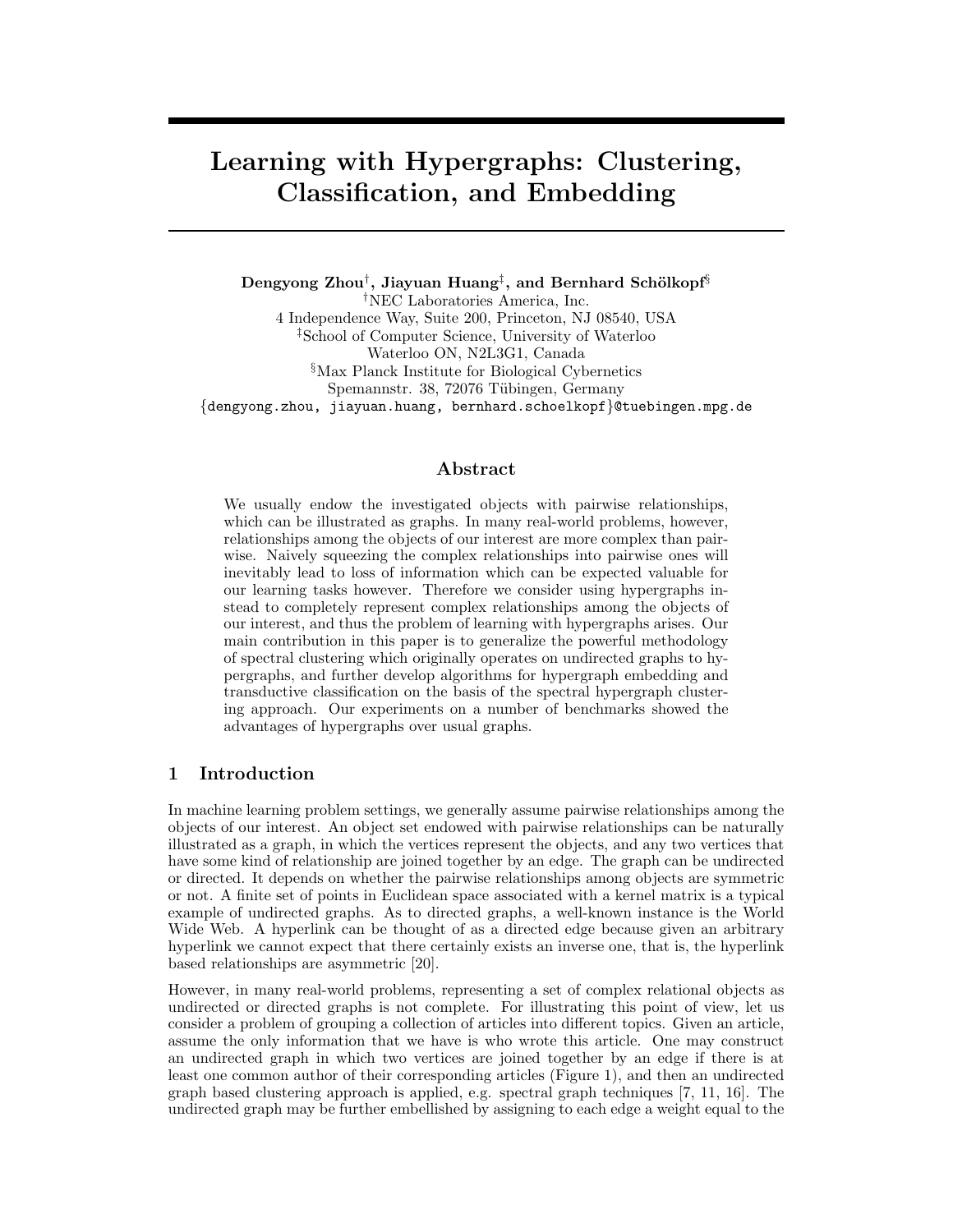

Figure 1: Hypergraph vs. simple graph. Left: an author set  $E = \{e_1, e_2, e_3\}$  and an article set  $V = \{v_1, v_2, v_3, v_4, v_5, v_6, v_7\}$ . The entry  $(v_i, e_j)$  is set to 1 if  $e_j$  is an author of article  $v_i$ , and 0 otherwise. Middle: an undirected graph in which two articles are joined together by an edge if there is at least one author in common. This graph cannot tell us whether the same person is the author of three or more articles or not. Right: a hypergraph which completely illustrates the complex relationships among authors and articles.

number of authors in common. The above method may sound natural, but within its graph representation we obviously miss the information on whether the same person joined writing three or more articles or not. Such information loss is unexpected because the articles by the same person likely belong to the same topic and hence the information is useful for our grouping task.

A natural way of remedying the information loss issue occurring in the above methodology is to represent the data as a hypergraph instead. A hypergraph is a graph in which an edge can connect more than two vertices [2]. In other words, an edge is a subset of vertices. In what follows, we shall unifiedly refer to the usual undirected or directed graphs as simple graphs. Moreover, without special mentioning, the referred simple graphs are undirected. It is obvious that a simple graph is a special kind of hypergraph with each edge containing two vertices only. In the problem of clustering articles stated before, it is quite straightforward to construct a hypergraph with the vertices representing the articles, and the edges the authors (Figure 1). Each edge contains all articles by its corresponding author. Even more than that, we can consider putting positive weights on the edges to encode our prior knowledge on authors' work if we have. For instance, for a person working on a broad range of fields, we may assign a relatively small value to his corresponding edge.

Now we can completely represent the complex relationships among objects by using hypergraphs. However, a new problem arises. How to partition a hypergraph? This is the main problem that we want to solve in this paper. A powerful technique for partitioning simple graphs is spectral clustering. Therefore, we generalize spectral clustering techniques to hypergraphs, more specifically, the normalized cut approach of [16]. Moreover, as in the case of simple graphs, a real-valued relaxation of the hypergraph normalized cut criterion leads to the eigendecomposition of a positive semidefinite matrix, which can be regarded as an analogue of the so-called Laplacian for simple graphs  $(cf. [5])$ , and hence we suggestively call it the hypergraph Laplacian. Consequently, we develop algorithms for hypergraph embedding and transductive inference based on the hypergraph Laplacian.

There have actually existed a large amount of literature on hypergraph partitioning, which arises from a variety of practical problems, such as partitioning circuit netlists [11], clustering categorial data [9], and image segmentation [1]. Unlike the present work however, they generally transformed hypergraphs to simple ones by using the heuristics we discussed in the beginning or other domain-specific heuristics, and then applied simple graph based spectral clustering techniques. [9] proposed an iterative approach which was indeed designed for hypergraphs. Nevertheless it is not a spectral method. In addition, [6] and [17] considered propagating label distributions on hypergraphs.

The structure of the paper is as follows. We first introduce some basic notions on hypergraphs in Section 2. In Section 3, we generalize the simple graph normalized cut to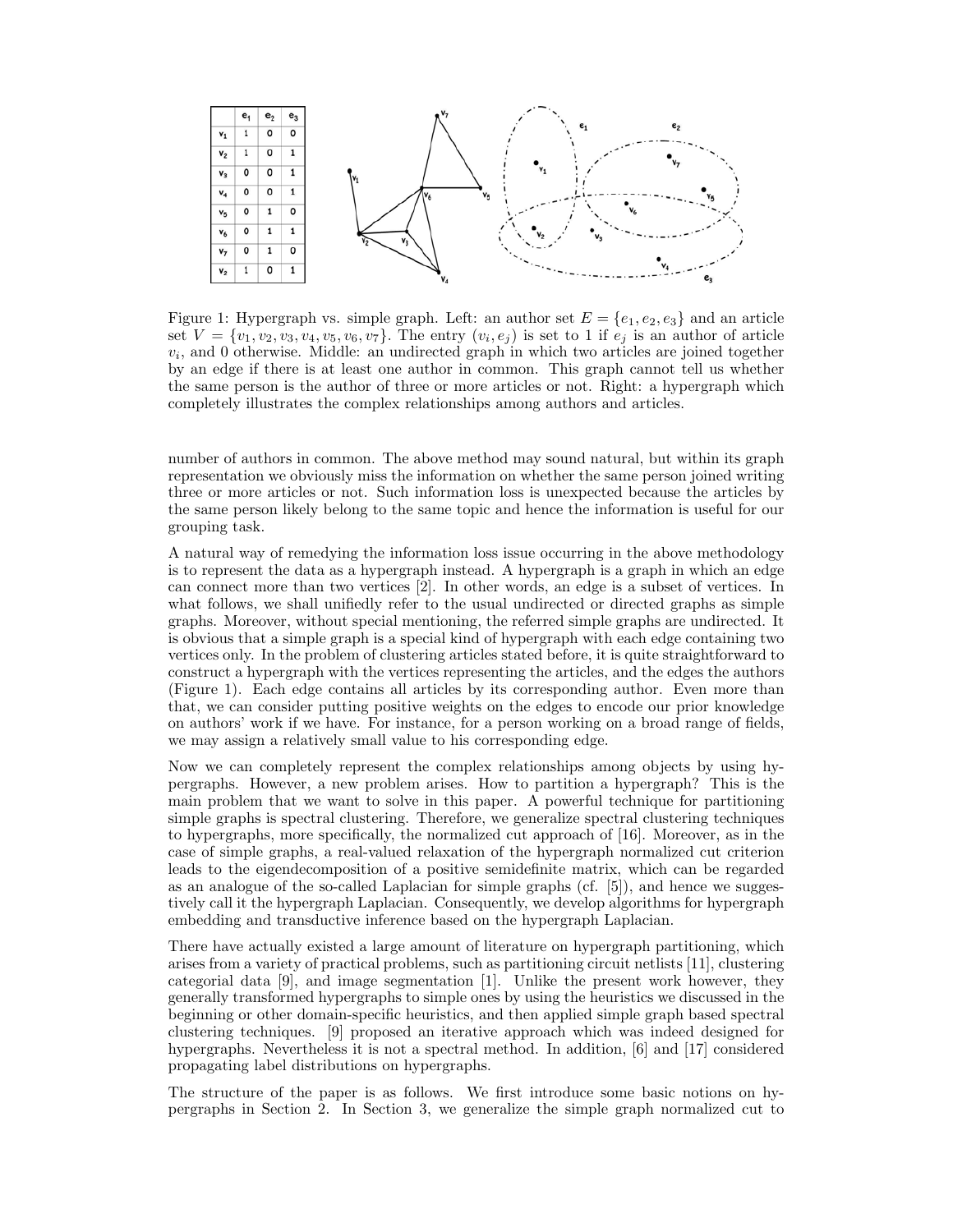hypergraphs. As shown in Section 4, the hypergraph normalized cut has an elegant probabilistic interpretation based on a random walk naturally associated with a hypergraph. In Section 5, we introduce the real-valued relaxation to approximately obtain hypergraph normalized cuts, and also the hypergraph Laplacian derived from this relaxation. In section 6, we develop a spectral hypergraph embedding technique based on the hypergraph Laplacian. In Section 7, we address transductive inference on hypergraphs, this is, classifying the vertices of a hypergraph provided that some of its vertices have been labeled. Experimental results are shown in Section 8, and we conclude this paper in Section 9.

#### 2 Preliminaries

Let V denote a finite set of objects, and let  $E$  be a family of subsets  $e$  of V such that  $\bigcup_{e \in E} = V$ . Then we call  $G = (V, E)$  a hypergraph with the vertex set V and the hyperedge set E. A hyperedge containing just two vertices is a simple graph edge. A weighted hypergraph is a hypergraph that has a positive number  $w(e)$  associated with each hyperedge e, called the weight of hyperedge e. Denote a weighted hypergraph by  $G = (V, E, w)$ . A hyperedge e is said to be *incident* with a vertex v when  $v \in e$ . For a vertex  $v \in V$ , its *degree* is e is said to be *incident* with a vertex v when  $v \in e$ . For a vertex  $v \in V$ , its *degree* is defined by  $d(v) = \sum_{\{e \in E | v \in e\}} w(e)$ . Given an arbitrary set S, let  $|S|$  denote the cardinality of S. For a hyperedge  $e \in E$ , its degree is defined to be  $\delta(e) = |e|$ . We say that there is a hyperpath between vertices  $v_1$  and  $v_k$  when there is an alternative sequence of distinct vertices and hyperedges  $v_1, e_1, v_2, e_2, \ldots, e_{k-1}, v_k$  such that  $\{v_i, v_{i+1}\} \subseteq e_i$  for  $1 \leq i \leq k-1$ . A hypergraph is connected if there is a path for every pair of vertices. In what follows, the hypergraphs we mention are always assumed to be connected. A hypergraph G can be represented by a  $|V| \times |E|$  matrix H with entries  $h(v, e) = 1$  if  $v \in e$  and 0 otherwise, be represented by a  $|V| \times |E|$  matrix H with entries  $h(v, e) = 1$  if  $v \in e$  and 0 otherwise,<br>called the *incidence matrix* of G. Then  $d(v) = \sum_{e \in E} w(e)h(v, e)$  and  $\delta(e) = \sum_{v \in V} h(v, e)$ . Let  $D_v$  and  $D_e$  denote the diagonal matrices containing the vertex and hyperedge degrees respectively, and let W denote the diagonal matrix containing the weights of hyperedges. Then the *adjacency matrix A* of hypergraph G is defined as  $\ddot{A} = HWH^T - D_v$ , where  $H^T$ is the transpose of H.

# 3 Normalized hypergraph cut

For a vertex subset  $S \subset V$ , let  $S^c$  denote the compliment of S. A cut of a hypergraph  $G = (V, E, w)$  is a partition of V into two parts S and  $S<sup>c</sup>$ . We say that a hyperedge e is cut if it is incident with the vertices in  $S$  and  $S<sup>c</sup>$  simultaneously.

Given a vertex subset  $S \subset V$ , define the *hyperedge boundary ∂S* of S to be a hyperedge set which consists of hyperedges which are cut, i.e.  $\partial S := \{e \in E | e \cap S \neq \emptyset, e \cap S^c \neq \emptyset\}$ , and define the *volume* vol  $S$  of  $S$  to be the sum of the degrees of the vertices in  $S$ , that and define the *volume* vol S of S to be the sum of the deg<br>is,vol  $S := \sum_{v \in S} d(v)$ . Moreover, define the volume of  $\partial S$  by

$$
\text{vol}\,\partial S := \sum_{e \in \partial S} w(e) \frac{|e \cap S| |e \cap S^c|}{\delta(e)}.\tag{1}
$$

Clearly, we have vol  $\partial S = \text{vol }\partial S^c$ . The definition given by Equation (1) can be understood as follows. Let us imagine each hyperedge  $e$  as a clique, i.e. a fully connected subgraph. For avoiding unnecessary confusion, we call the edges in such an imaginary subgraph the subedges. Moreover, we assign the same weight  $w(e)/\delta(e)$  to all subedges. Then, when a hyperedge e is cut, there are  $|e \cap S|$   $|e \cap S^c|$  subedges are cut, and hence a single sum term in Equation (1) is the sum of the weights over the subedges which are cut. Naturally, we try to obtain a partition in which the connection among the vertices in the same cluster is dense while the connection between two clusters is sparse. Using the above introduced definitions, we may formalize this natural partition as<br>  $argmin c(S) := vol \partial S \left( \frac{1}{-1.66} \right)$  $\mathbf{r}$ 

$$
\underset{\emptyset \neq S \subset V}{\operatorname{argmin}} c(S) := \text{vol} \, \partial S \left( \frac{1}{\text{vol } S} + \frac{1}{\text{vol } S^c} \right). \tag{2}
$$

For a simple graph,  $|e \cap S| = |e \cap S^c| = 1$ , and  $\delta(e) = 2$ . Thus the right-hand side of Equation (2) reduces to the simple graph normalized cut [16] up to a factor  $1/2$ . In what follows, we explain the hypergraph normalized cut in terms of random walks.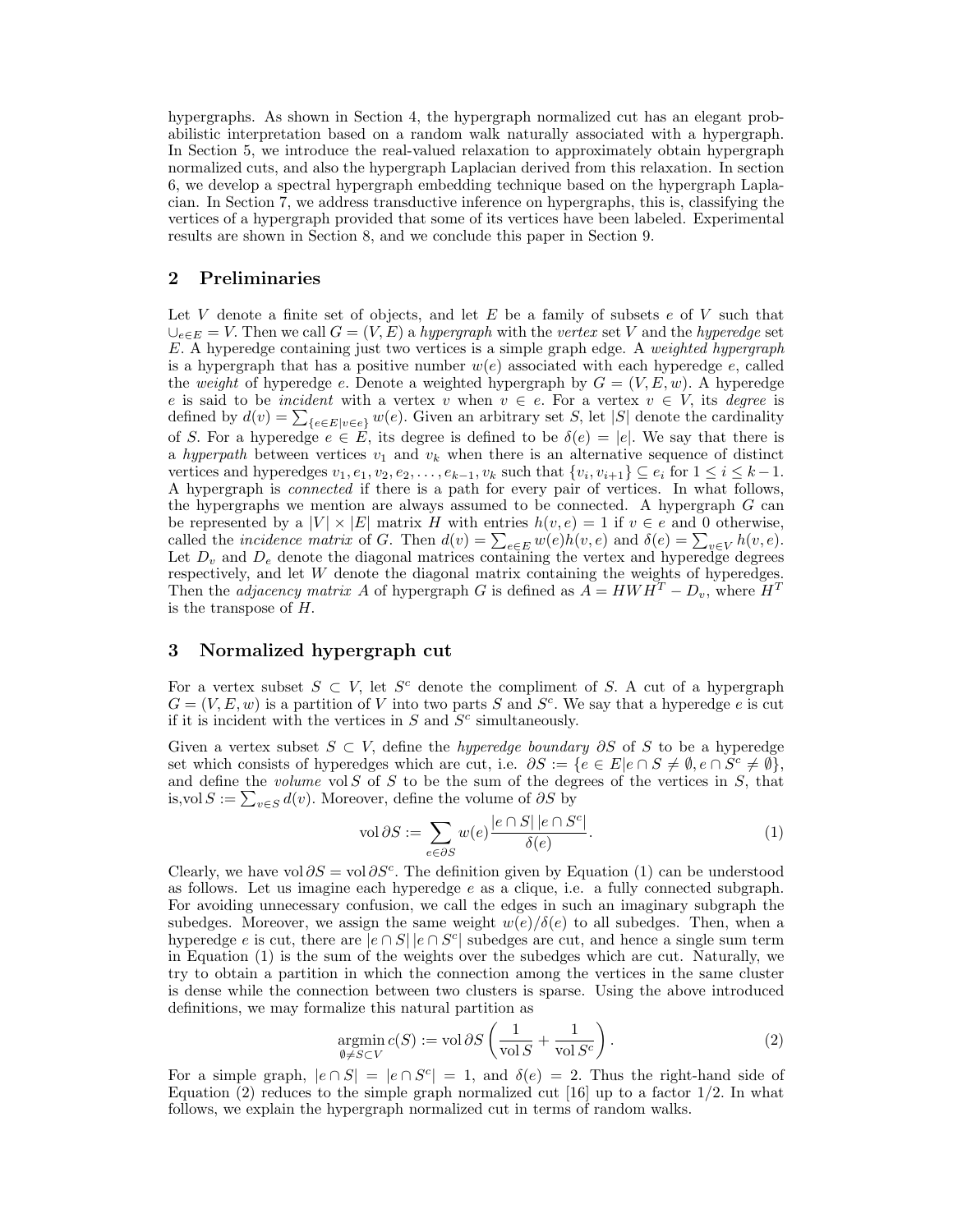#### 4 Random walk explanation

We associate each hypergraph with a natural random walk which has the transition rule as follows. Given the current position  $u \in V$ , first choose a hyperedge e over all hyperedges incident with u with the probability proportional to  $w(e)$ , and then choose a vertex  $v \in e$ uniformly at random. Obviously, it generalizes the natural random walk defined on simple graphs. Let P denote the transition probability matrix of this hypergraph random walk. Then each entry of  $P$  is

$$
p(u,v) = \sum_{e \in E} w(e) \frac{h(u,e)}{d(u)} \frac{h(v,e)}{\delta(e)}.
$$
\n(3)

In matrix notation,  $P = D_v^{-1} H W D_e^{-1} H^T$ . The stationary distribution  $\pi$  of the random walk is

$$
\pi(v) = \frac{d(v)}{\text{vol }V},\tag{4}
$$

which follows from that

$$
\sum_{u \in V} \pi(u)p(u,v) = \sum_{u \in V} \frac{d(u)}{\text{vol } V} \sum_{e \in E} \frac{w(e)h(u,e)h(v,e)}{d(u)\delta(e)} = \frac{1}{\text{vol } V} \sum_{u \in V} \sum_{e \in E} \frac{w(e)h(u,e)h(v,e)}{\delta(e)} = \frac{1}{\text{vol } V} \sum_{e \in E} w(e)h(v,e) = \frac{d(v)}{\text{vol } V}.
$$

We written  $c(S) = \frac{\text{vol}\,\partial S}{\text{vol}\,V}$  $(1)$  $\frac{1}{\text{vol }S/\text{vol }V} + \frac{1}{\text{vol }S^c/}$  $\operatorname{vol} S^c / \operatorname{vol} V$  $\mathbf{r}$ . From Equation (4), we have  $\operatorname{vol} S$  $\frac{\overline{V}^{\text{OLO}}}{\overline{V}} =$  $\overline{\phantom{a}}$ v∈S  $d(v)$  $\frac{w(v)}{\text{vol }V} =$  $\overline{\phantom{a}}$ v∈V  $\pi(v),$  (5)

that is, the ratio vol  $S/\text{vol }V$  is the probability with which the random walk occupies some vertex in  $S$ . Moreover, from Equations  $(3)$  and  $(4)$ , we have

$$
\frac{\text{vol }\partial S}{\text{vol }V} = \sum_{e \in \partial S} \frac{w(e)}{\text{vol }V} \frac{|e \cap S| |e \cap S^c|}{\delta(e)} = \sum_{e \in \partial S} \sum_{u \in e \cap S} \sum_{v \in e \cap S^c} \frac{w(e)}{\text{vol }V} \frac{h(u, e)h(v, e)}{\delta(e)}
$$

$$
= \sum_{e \in \partial S} \sum_{u \in e \cap S} \sum_{v \in e \cap S^c} w(e) \frac{d(u)}{\text{vol }V} \frac{h(u, e)}{d(u)} \frac{h(v, e)}{\delta(e)}
$$

$$
= \sum_{u \in S} \sum_{v \in S^c} \frac{d(u)}{\text{vol }V} \sum_{e \in S} w(e) \frac{h(u, e)}{d(u)} \frac{h(v, e)}{\delta(e)} = \sum_{u \in S} \sum_{v \in S^c} \pi(u)p(u, v),
$$

that is, the ratio vol  $\partial S/\partial V$  is the probability with which one sees a jump of the random walk from  $S$  to  $S<sup>c</sup>$  under the stationary distribution. From Equations (5) and (6), we can understand the hypergraph normalized cut criterion as follows: looking for a cut such that the probability with which the random walk crosses different clusters is as small as possible while the probability with which the random walk stays in the same cluster is as large as possible. It is worth pointing out that the random walk view is consistent with that for the simple graph normalized cut [13]. The consistency means that our generalization of the normalized cut approach from simple graphs to hypergraphs is reasonable.

# 5 Spectral hypergraph partitioning

As in [16], the combinatorial optimization problem given by Equation (2) is NP-complete, and it can be relaxed (2) into a real-valued optimization problem

$$
\mathop{\rm argmin}_{f \in \mathbb{R}^{|V|}} \frac{1}{2} \sum_{e \in E} \sum_{\{u,v\} \subseteq e} \frac{w(e)}{\delta(e)} \left( \frac{f(u)}{\sqrt{d(u)}} - \frac{f(v)}{\sqrt{d(v)}} \right)^2
$$
\n
$$
\text{subject to } \sum_{v \in V} f^2(v) = 1, \sum_{v \in V} f(v) \sqrt{d(v)} = 0.
$$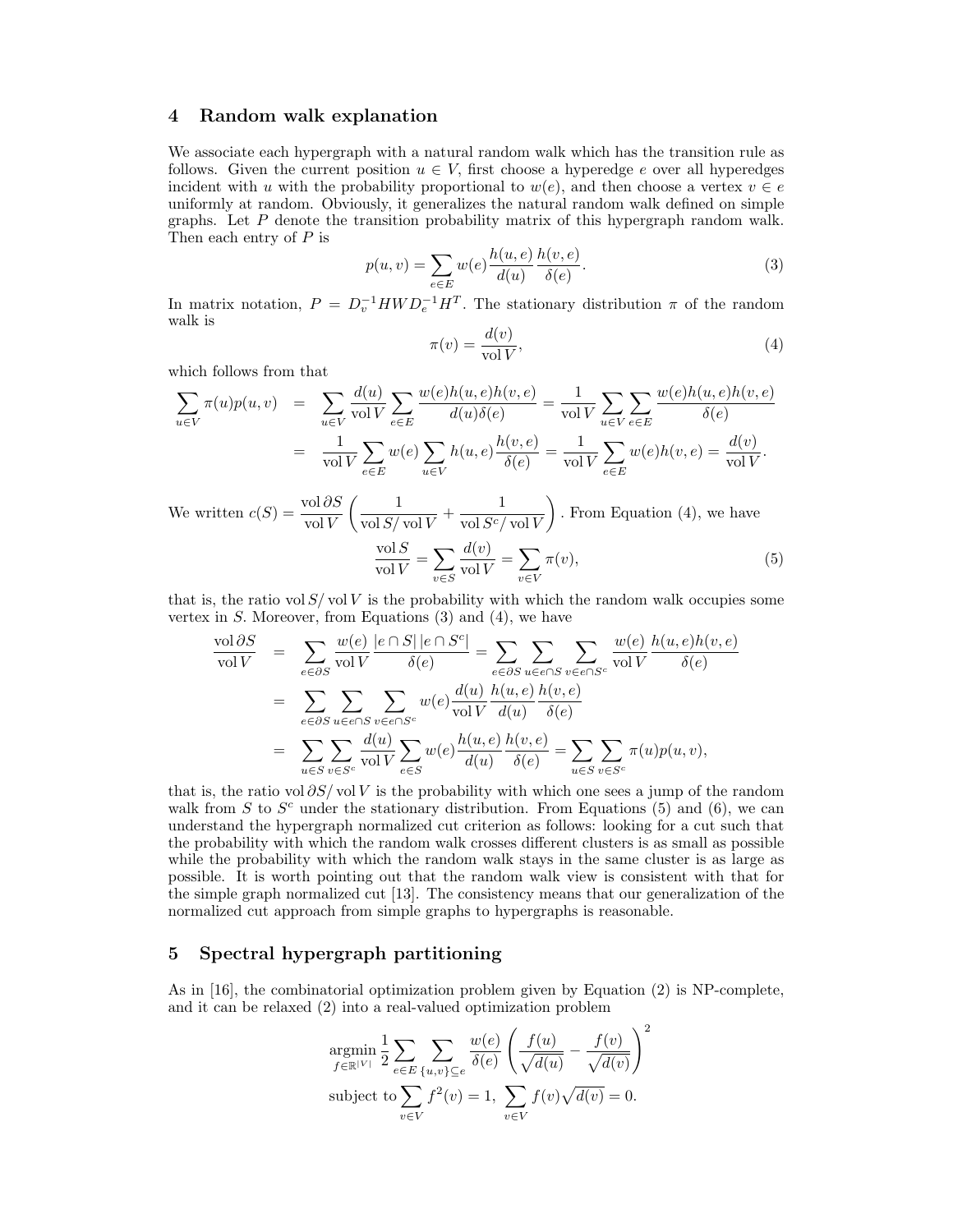We define the matrices  $\Theta = D_v^{-1/2} H W D_e^{-1} H^T D_v^{-1/2}$  and  $\Delta = I - \Theta$ , where I denotes the identity matrix. Then it can be verified that

$$
\sum_{e \in E} \sum_{\{u,v\} \subseteq e} \frac{w(e)}{\delta(e)} \left( \frac{f(u)}{\sqrt{d(u)}} - \frac{f(v)}{\sqrt{d(v)}} \right)^2 = 2f^T \Delta f.
$$

Note that this also shows that  $\Delta$  is positive semi-definite. We can check that the smallest Note that this also shows that  $\Delta$  is positive semi-definite. We can check that the smallest eigenvalue of  $\Delta$  is 0, and its corresponding eigenvector is just  $\sqrt{d}$ . Therefore, from standard results in linear algebra, we know that the solution to the optimization problem is an eigenvector  $\Phi$  of  $\Delta$  associated with its smallest nonzero eigenvalue. Hence, the vertex set is clustered into the two parts  $S = \{v \in V | \Phi(v) \geq 0\}$  and  $S^c = \{v \in V | \Phi(v) < 0\}$ . For a simple graph, the edge degree matrix  $D_e$  reduces to 2*I*. Thus

$$
\Delta = I - \frac{1}{2} D_v^{-1/2} H W H^T D_v^{-1/2} = I - \frac{1}{2} D_v^{-1/2} (D_v + A) D_v^{-1/2} = \frac{1}{2} \left( I - D_v^{-1/2} A D_v^{-1/2} \right),
$$

which coincides with the simple graph Laplacian up to a factor of  $1/2$ . So we suggestively call  $\Delta$  the hypergraph Laplacian.

As in [20] where the spectral clustering methodology is generalized from undirected to directed simple graphs, we may consider generalizing the present approach to directed hy*pergraphs* [8]. A directed hypergraph is a hypergraph in which each hyperedge e is an ordered pair  $(X, Y)$  where  $X \subseteq V$  is the tail of e and  $Y \subseteq V \setminus X$  is the head. Directed hypergraphs have been used to model various practical problems from biochemical networks [15] to natural language parsing [12].

# 6 Spectral hypergraph embedding

As in the simple graph case [4, 10], it is straightforward to extend the spectral hypergraph clustering approach to k-way partitioning. Denote a k-way partition by  $(V_1, \dots, V_k)$ , where  $V_1 \cup V_2 \cup \cdots \cup V_k = V$ , and  $V_i \cap V_j = \emptyset$  for all  $1 \leq i, j \leq k$ . We may obtain a k-way partition by minimizing  $c(V_1, \dots, V_k) = \sum_{i=1}^k$ vol  $\partial V_i$  $\frac{\partial I \circ V_i}{\partial V_i}$  over all k-way partitions. Similarly, the combinatorial optimization problem can be relaxed into a real-valued one, of which the solution can be any orthogonal basis of the linear space spanned by the eigenvectors of  $\Delta$ associated with the k smallest eigenvalues.

**Theorem 1.** Assume a hypergraph  $G = (V, E, w)$  with  $|V| = n$ . Denote the eigenvalues of the Laplacian  $\Delta$  of G by  $\lambda_1 \leq \lambda_2 \leq \cdots \leq \lambda_n$ . Define  $c_k(G) = \min c(V_1, \dots, V_k)$ , where the minimization is over all k-way partitions. Then  $\sum_{i=1}^k \lambda_i \leq c_k(G)$ .

*Proof.* Let  $r_i$  be a *n*-dimensional vector defined by  $r_i(v) = 1$  if  $v \in V_i$ , and 0 otherwise. Then

$$
c(V_1, \cdots, V_k) = \sum_{i=1}^k \frac{r_i^T (D_v - H W D_e^{-1} H^T) r_i}{r_i^T D_v r_i}
$$

Define  $s_i = D_v^{-1/2} r_i$ , and  $f_i = s_i / ||s_i||$ , where  $|| \cdot ||$  denotes the usual Euclidean norm. Thus

$$
c(V_1, \cdots, V_k) = \sum_{i=1}^k f_i^T \Delta f_i = \text{tr } F^T \Delta F,
$$

where  $F = [f_1 \cdots f_k]$ . Clearly,  $F^T F = I$ . If allowing the elements of  $r_i$  to take arbitrary continuous values rather than Boolean ones only, we have

$$
c_k(G) = \min c(V_1, \cdots, V_k) \ge \min_{F^T F = I} \text{tr } F^T \Delta F = \sum_{i=1}^k \lambda_i.
$$

The last equality is from standard results in linear algebra. This completes the proof.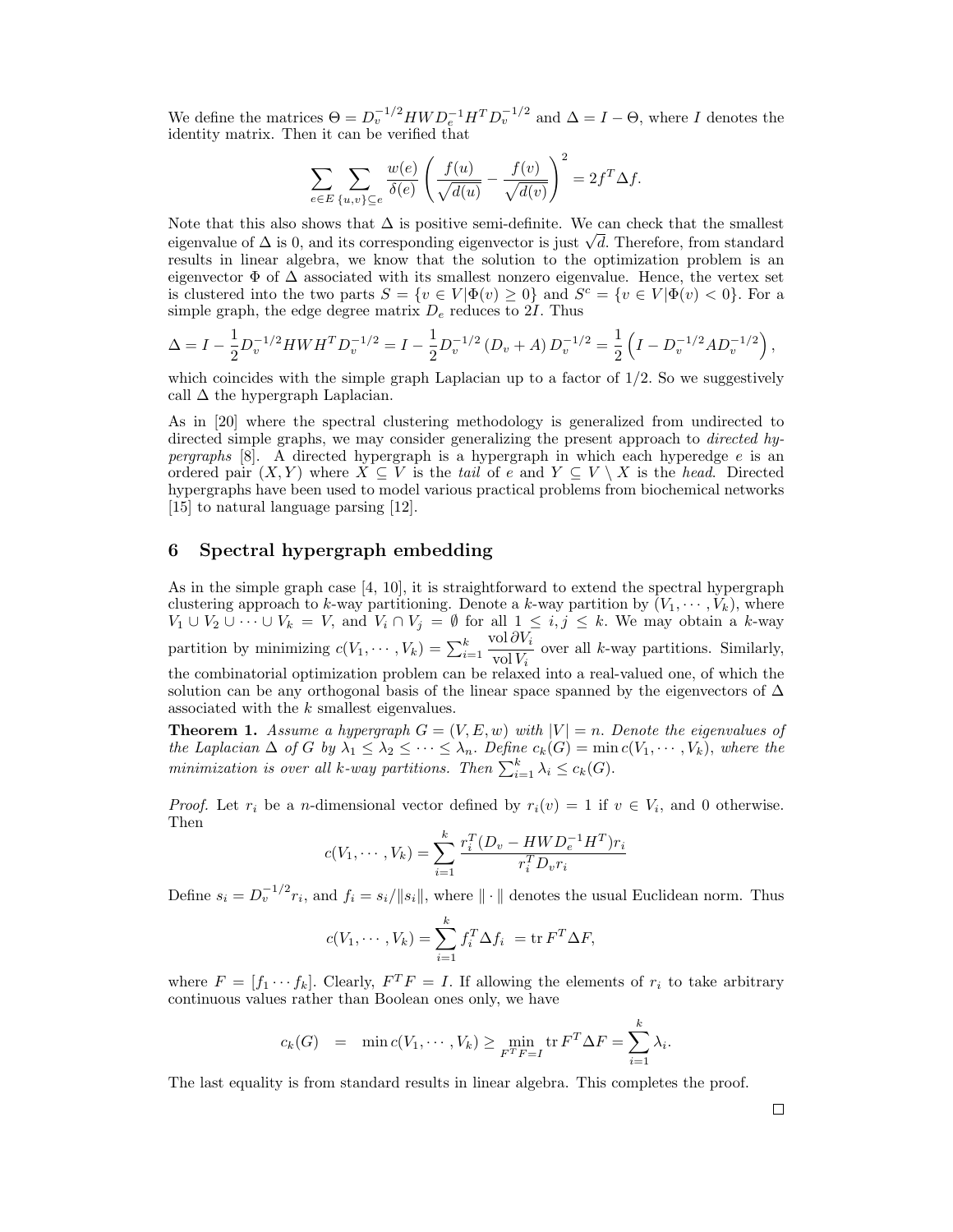The above result also shows that the real-valued optimization problem derived from the relaxation is actually a lower bound of the original combinatorial optimization problem. Unlike 2-way partitioning however, it is unclear how to utilize multiple eigenvectors simultaneously to obtain a  $k$ -way partition. Many heuristics have been proposed in the situation of simple graphs, and they can be applied here as well. Perhaps the most popular one among them is as follows [14]. First form a matrix  $X = [\Phi_1 \cdots \Phi_k]$ , where  $\Phi_i$ 's are the eigenvectors of  $\Delta$  associated with the k smallest eigenvalues. And then the row vectors of X are regarded as the representations of the graph vertices in k-dimensional Euclidian space. Those vectors corresponding to the vertices are generally expected to be well separated, and consequently we can obtain a good partition simply by running  $k$ -means on them once. [18] has resorted to a semidefinite relaxation model for the  $k$ -way normalized cut instead of the relatively loose spectral relaxation, and then obtained a more accurate solution. It sounds reasonable to expect that the improved solution will lead to improved clustering. As reported in [18], however, the expected improvement does not occur in practice.

# 7 Transductive inference

We have established algorithms for spectral hypergraph clustering and embedding. Now we consider transductive inference on hypergraphs. Specifically, given a hypergraph  $G =$  $(V, E, w)$ , the vertices in a subset  $S \subset V$  have labels in  $L = \{1, -1\}$ , our task is to predict the labels of the remaining unlabeled vertices. Basically, we should try to assign the same label to all vertices contained in the same hyperedge. It is actually straightforward to derive a transductive inference approach from a clustering scheme. Let  $f: V \mapsto \mathbb{R}$  denote a classification function, which assigns a label sign  $f(v)$  to a vertex  $v \in V$ . Given an objective functional  $\Omega(\cdot)$  from some clustering approach, one may choose a classification function by

> argmin  $\operatorname*{argmin}_{f \in \mathbb{R}^{|V|}} \{R_{\text{emp}}(f) + \mu \Omega(f)\},$

where  $R_{\text{emp}}(f)$  denotes a chosen empirical loss, such as the least square loss or the hinge loss, and the number  $\mu > 0$  the regularization parameter. Since in general normalized cuts are thought to be superior to mincuts, the transductive inference approach that we used in the later experiments is built on the above spectral hypergraph clustering method. Consequently, as shown in [20], with the least square loss function, the classification function is finally given by  $f = (I - \xi \vec{\Theta})^{-1}y$ , where the elements of y denote the initial labels, and  $\xi$ is a parameter in  $(0, 1)$ . For a survey on transductive inference, we refer the readers to [21].

# 8 Experiments

All datasets except a particular version of the 20-newsgroup one are from the UCI Machine Learning Depository. They are usually referred to as the so-called *categorical data*. Specifically, each instance in those datasets is described by one or more attributes. Each attribute takes only a small number of values, each corresponding to a specific category. Attribute values cannot be naturally ordered linearly as numerical values can [9]. In our experiments, we constructed a hypergraph for each dataset, where attribute values were regarded as hyperedges. The weights for all hyperedges were simply set to 1. How to choose suitable weights is definitely an important problem requiring additional exploration however. We also constructed a simple graph for each dataset, and the simple graph spectral clustering based approach [19] was then used as the baseline. Those simple graphs were constructed in the way discussed in the beginning of Section 1, which is essentially to define pairwise relationships among the objects by the adjacency matrices of hypergraphs. The first task we addressed is to embed the animals in the zoo dataset into Euclidean space. This dataset contains 100 animals with 17 attributes. The attributes include hair, feathers, eggs, milk, legs, tail, etc. The animals have been manually classified into 7 different categories. We embedded those animals into Euclidean space by using the eigenvectors of the hypergraph Laplacian associated with the smallest eigenvalues (Figure 2). For the animals having the same attributes, we randomly chose one as their representative to put in the figures. It is apparent that those animals are well separated in their Euclidean representations. Moreover, it deserves a further look that seal and dolphin are significantly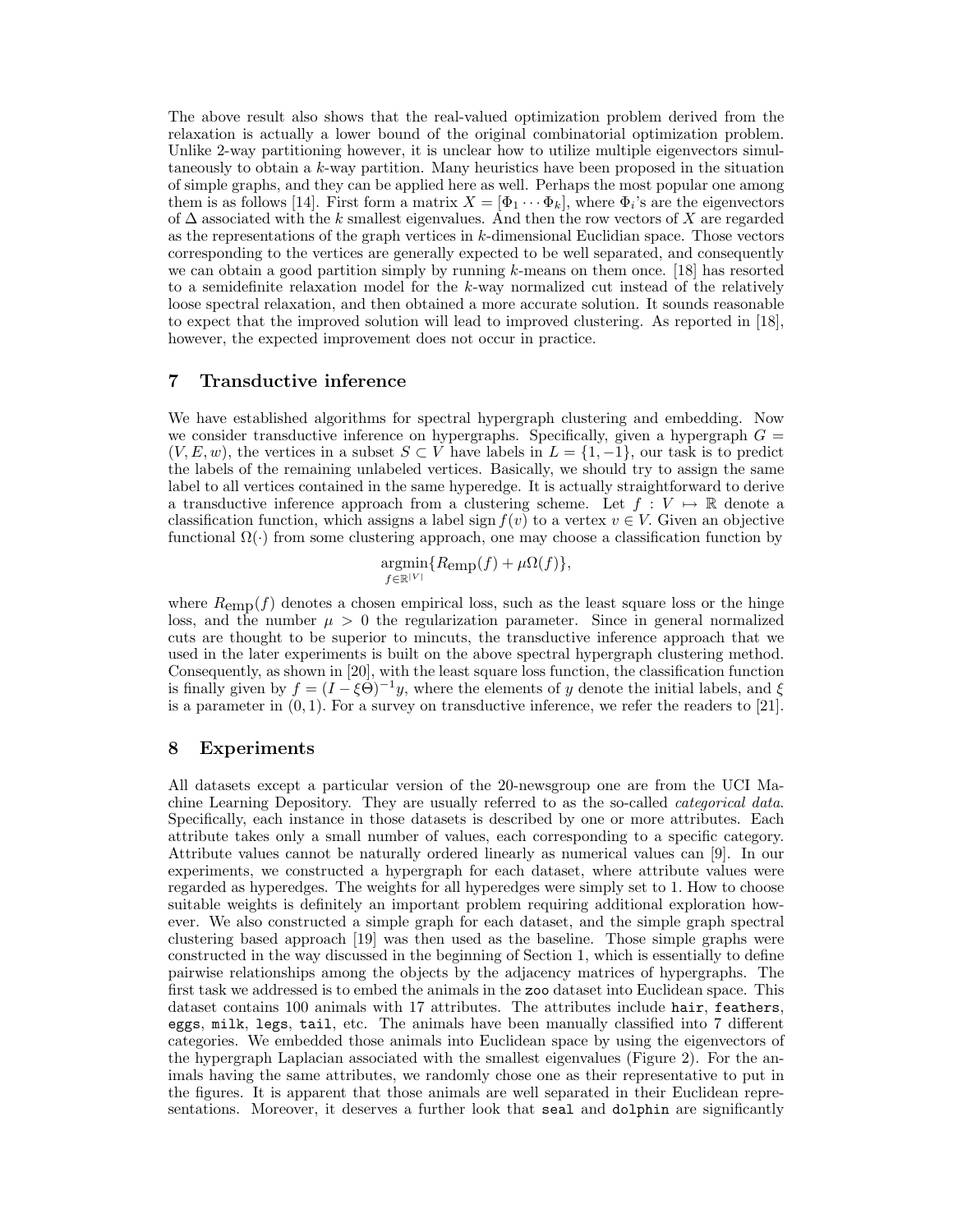

Figure 2: Embedding the zoo dataset. Left panel: the eigenvectors with the 2nd and 3rd smallest eigenvalues; right panel: the eigenvectors with the 3rd and 4th smallest eigenvalues. Note that dolphin is between class 1 (denoted by  $\circ$ ) containing the animals having milk and living on land, and class 4 (denoted by  $\diamond$ ) containing the animals living in sea.



Figure 3: Classification on complex relational data. (a)-(c) Results from both the hypergraph based approach and the simple graph based approach. (d) The influence of the  $\alpha$  in letter recognition with 100 labeled instances.

mapped to the positions between class 1 consisting of the animals having milk and living on land, and class 4 consisting of the animals living in sea. A similar observation also holds for seasnake. The second task is classification on the mushroom dataset that contains 8124 instances described by 22 categorical attributes, such as shape, color, etc. We remove the 11th attribute that has missing values. Each instance is labeled as edible or poisonous. They contain 4208 and 3916 instances separately. The third task is text categorization on a modified 20-newsgroup dataset with binary occurrence values for 100 words across 16242 articles (see http://www.cs.toronto.edu/~roweis). The articles belong to 4 different topics corresponding to the highest level of the original 20 newsgroups, with the sizes being 4605, 3519, 2657 and 5461 respectively. The final task is to guess the letter categories with the letter dataset, in which each instance is described by 16 primitive numerical attributes (statistical moments and edge counts). We used a subset containing the instances of the letters from A to E with the sizes being 789, 766, 736, 805 and 768 respectively. The experimental results of the above three tasks are shown in Figures  $3(a)-3(c)$ . The regularization parameter  $\alpha$  is fixed at 0.1. Each testing error is averaged over 20 trials. The results show that the hypergraph based method is consistently better than the baseline. The influence of the  $\alpha$  used in the letter recognition task is shown in Figure 3(d). It is interesting that the  $\alpha$  influences the baseline much more than the hypergraph based approach.

# 9 Conclusion

We generalized spectral clustering techniques to hypergraphs, and developed algorithms for hypergraph embedding and transductive inference. It is interesting to consider applying the present methodology to a broader range of practical problems. We are particularly interested in the following problems. One is biological network analysis [17]. Biological networks are